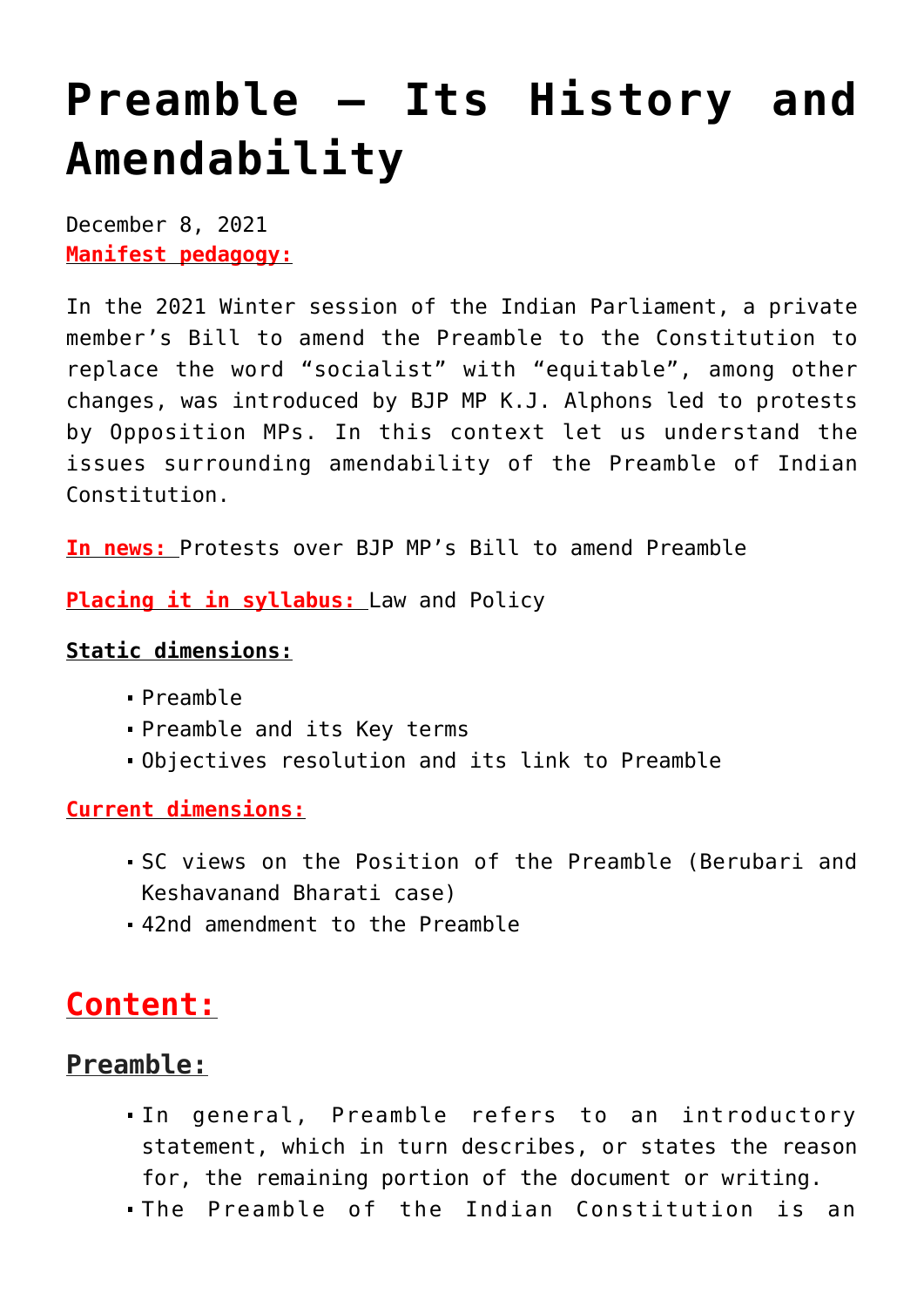introductory statement, stating the aims and objectives of the constitution.

- Accordingly, the preamble to the Indian constitution spells out the basic philosophy contained in the body of the Indian Constitution.
- Preamble as such is widely accepted as the quintessence or soul and spirit of the constitution, because it embodies the fundamentals and the basic of the constitution as well as the vision and commitment of a newly liberated nation

*The Preamble is considered to be the key of the Constitution because it explains the objectives of the Constitution in two ways:* 

- about the structure of the governance
- about the ideals to be achieved in independent India.

*Four important aspects about Indian Constitution that can be known from the text of the preamble are:*

- *Source of authority of the constitution:* Derives its authority from the people of India
- *Nature of Indian State*: Declares India to be a Sovereign, Socialistic, Secular, Democratic and Republic
- *Objectives of the constitution*: To achieve Justice, Liberty, Equality and Fraternity
- *Date of its adoption*: 26 November 1949

*Current Text of the Preamble of Indian Constitution:*

"WE, THE PEOPLE OF INDIA, having solemnly resolved to constitute India into a SOVEREIGN SOCIALIST SECULAR DEMOCRATIC REPUBLIC and to secure to all its citizens:

JUSTICE, social, economic and political;

LIBERTY of thought, expression, belief, faith and worship;

EQUALITY of status and of opportunity; and to promote among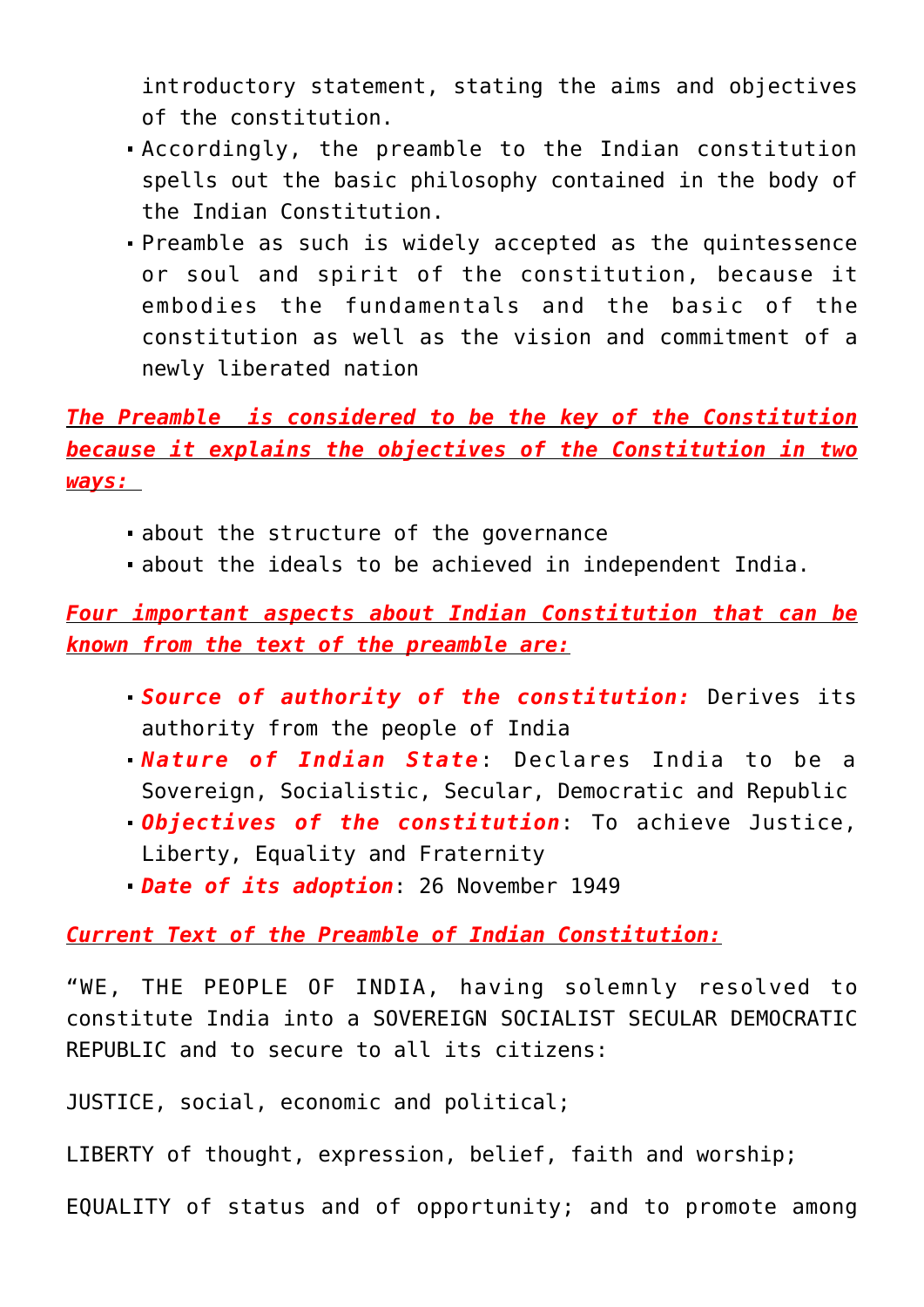them all

FRATERNITY assuring the dignity of the individual and the unity and integrity of the Nation;

IN OUR CONSTITUENT ASSEMBLY this 26th day of November, 1949, do HEREBY ADOPT, ENACT AND GIVE TO OURSELVES THIS CONSTITUTION"

*Opinions and comments by eminent personalities about the preamble of the Indian constitution:*

- 'Identity card of the constitution'- NA Palkhivala
- 'The preamble to our constitution expresses what we had thought or dreamt so long'- Sir Alladi Krishnaswamy Iyer
- 'The horoscope of our constitution'- Dr KM Munshi
- 'It is the soul of the constitution. It is a key to the constitution. It is a jewel set in the constitution. It is a proper yardstick with which one can measure the worth of the constitution'- Pandit Thakur Das Bhargava
- 'Key-note of the constitution'- Sir Ernest Baker
- 'Preamble is the soul of our constitution, which lays down the pattern of our political society. It contains a solemn resolve, which nothing but a revolution can alter'- Former Chief Justice of India, M Hidayatullah

# **Preamble and its Key Terms:**

#### *Sovereign:*

- Implies that India is neither a dependence nor a dominion of any other nation but an independent state.
- There is no authority above it, and it is free to conduct its own affairs (both internal and external).
- Being a sovereign state, India can either acquire a foreign territory or cede a part of its territory in favour of a foreign state.
- In other words, a sovereign state is not subject to the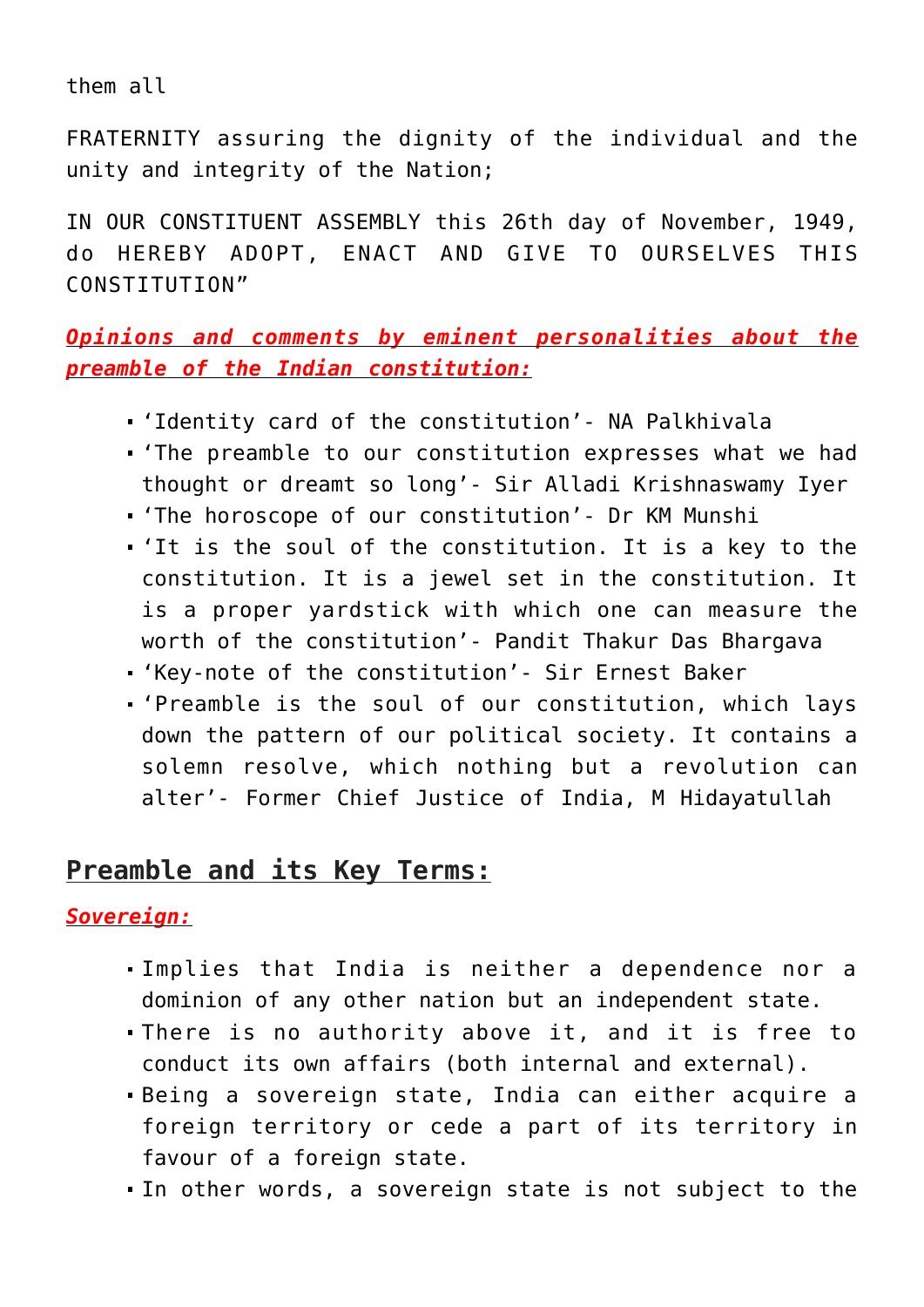control of any other state or external power, and that state has the power to legislate on any subject.

*Socialist*:

- It was added to the Preamble by the 42nd Amendment in 1976.
- Even before the term was added by the amendment, the Constitution had a socialist content in the form of certain Directive Principles of State Policy.
- Socialism in India is democratic socialism.
- India has a mixed economy with the coexistence of both private and public sectors.
- As the Supreme Court says, 'Democratic socialism aims to end poverty, ignorance, disease and inequality of opportunity.
- Indian socialism is a blend of Marxism and Gandhism, leaning heavily towards Gandhian socialism'.

# *Secular*:

- It was also added into the Preamble by the 42nd Amendment in 1976.
- Secular means that relations between government and religious groups are determined according to the Constitution and the law.
- Secularism separates the power of state and religion.
- In Indian secularism, all religions receive the same support from the state.
- In other words the Indian Constitution embodies the positive concept of secularism i.e., all religions in our country (irrespective of their strength) have the same status and support from the state.

#### *Democratic*:

The term democratic means that the Constitution of India provides for a form of government that derives its authority from the will of the people expressed in an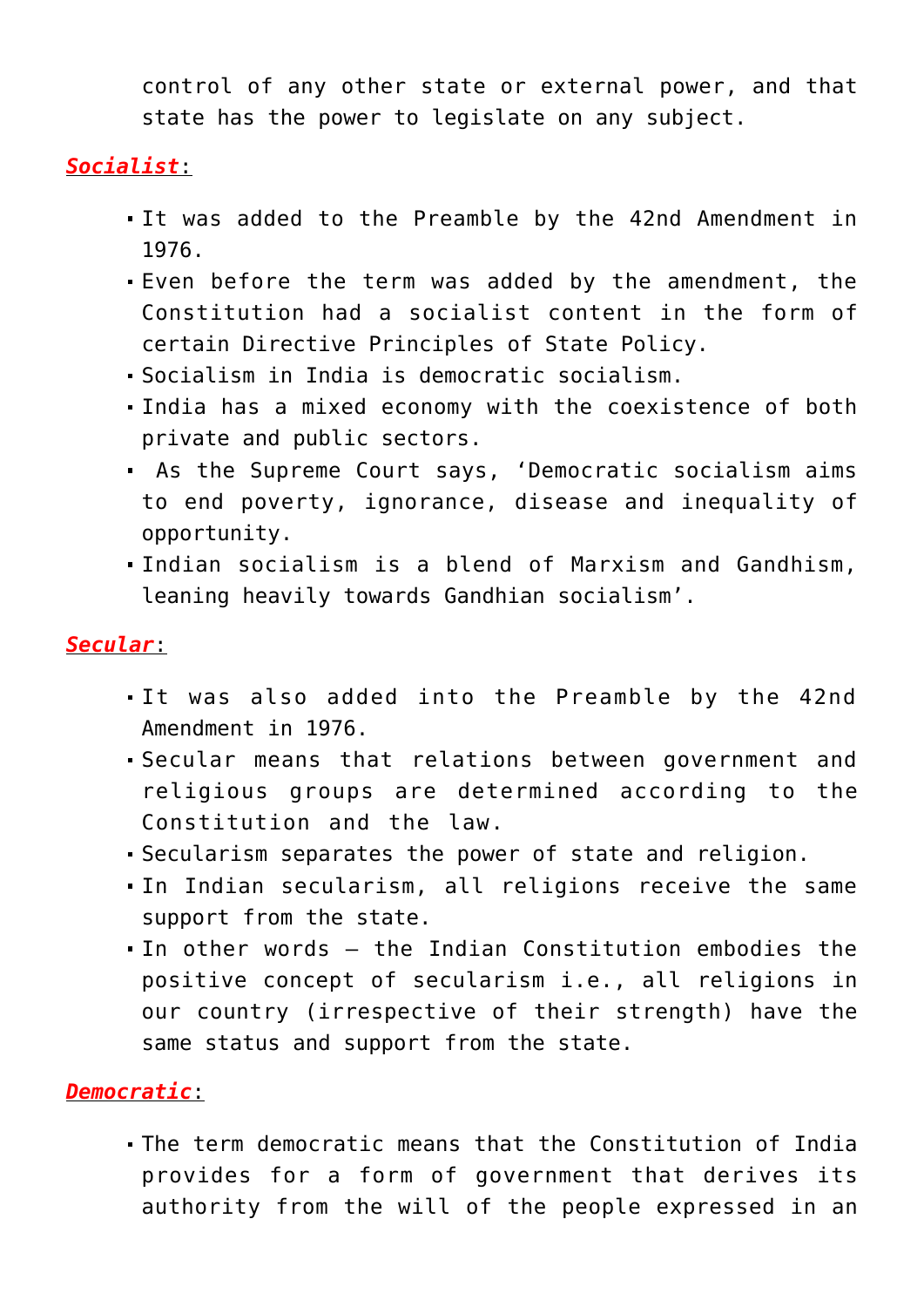election.

The term 'democratic' is used in the Preamble in the broader sense embracing not only political democracy but also social and economic democracy.

# *Republic*:

- The term republic means that the head of state is elected by the people. (It's not hereditary)
- In India, the President of India is the elected head of state, who is indirectly elected by the citizens of India for a 5 year term.

### *Justice:*

The Constitution provides for social, economic, and political justice to ensure equality among its citizens.

- **Social justice:** Social justice means the absence of privileges to certain sections in society. It means that no discrimination shall be made against any citizen on the basis of caste, creed, color, religion, sex or place of birth.
- **Economic justice:** Economic justice means that there is no discrimination between people on the basis of income, wealth and economic status.
- **Political justice:** Political justice means giving equal, free, and fair opportunities to people for participation in the political process.

## *Liberty:*

- The ideal of liberty means that rules do not limit or control the activities of individuals.
- The Preamble gives five different types of liberty. They are liberty of thought, expression, belief, faith, and worship.

*Fraternity:*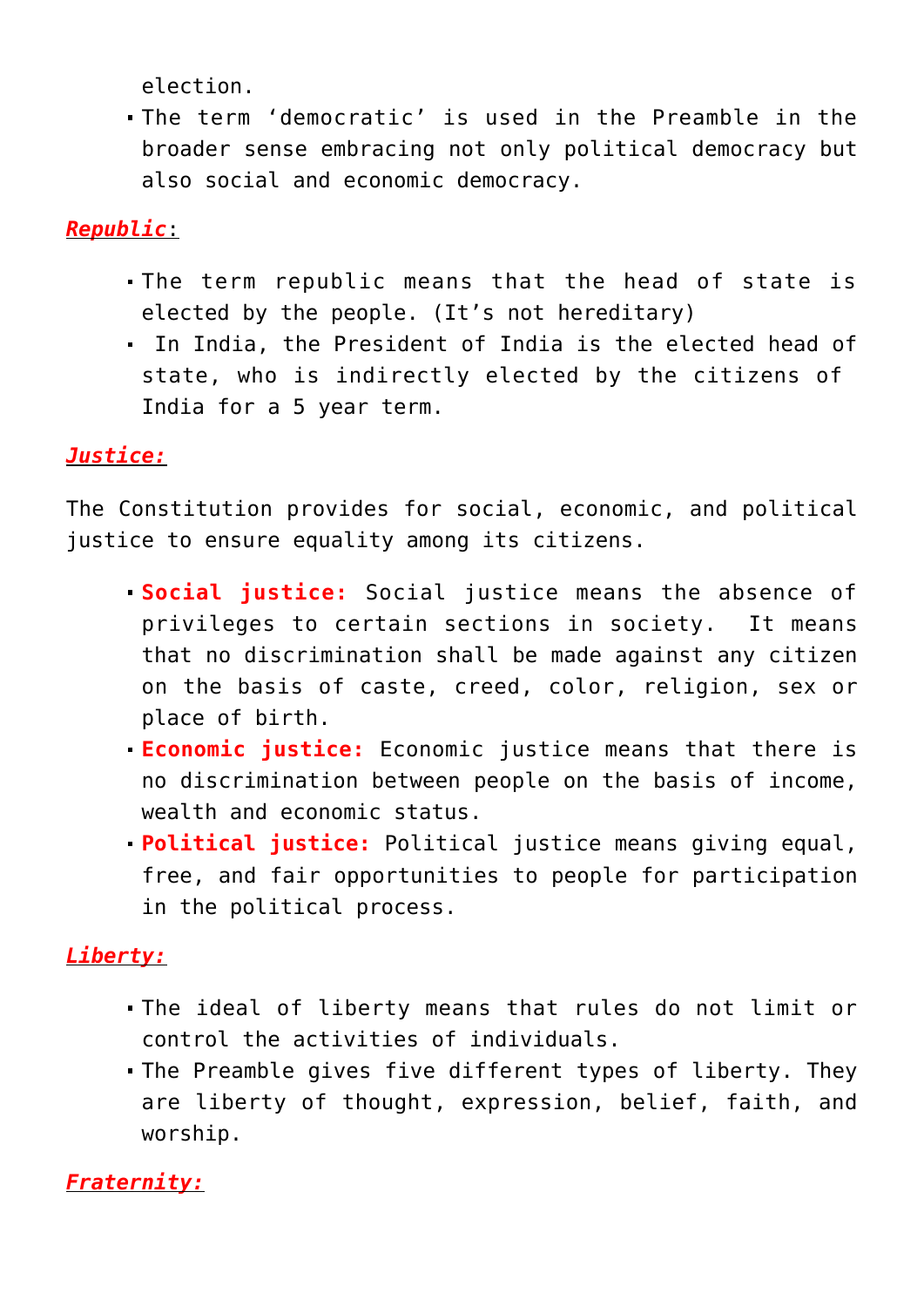- The word means a feeling of brotherhood and an emotional attachment to the country and all people.
- Fraternity helps to promote dignity of an individual and unity in the nation.
- The constitution promotes this feeling of fraternity by the system of single citizenship.
- Also, the Fundamental Duties (Articles 51-A) say that it shall be the duty of every citizen of India to promote harmony and the spirit of common brotherhood amongst all the people of India transcending religious, linguistic, regional or sectional diversities.

#### Objectives resolution and its link to Preamble

- The Preamble traces its origins to even before the task of drafting the Constitution began.
- The foundations of the Preamble were laid down in the 'Objectives Resolution' moved by Jawaharlal Nehru before the Constituent Assembly in December 1946.
- Basically, these resolutions were the aspirations of people who were making the Constitution.
- These resolutions were adopted on 22nd January, 1947 by the assembly.

#### *The summary of these resolutions is as follows-*

- India is an independent, sovereign, republic.
- India shall be a Union of erstwhile British Indian territories, Indian States, and other parts outside British India and Indian States as are willing to be a part of the Union.
- Territories forming the Union shall be autonomous units and exercise all powers and functions of the Government and administration, except those assigned to or vested in the Union
- All powers and authority of sovereign and independent India and its constitution shall flow from the people
- All people of India shall be guaranteed and secured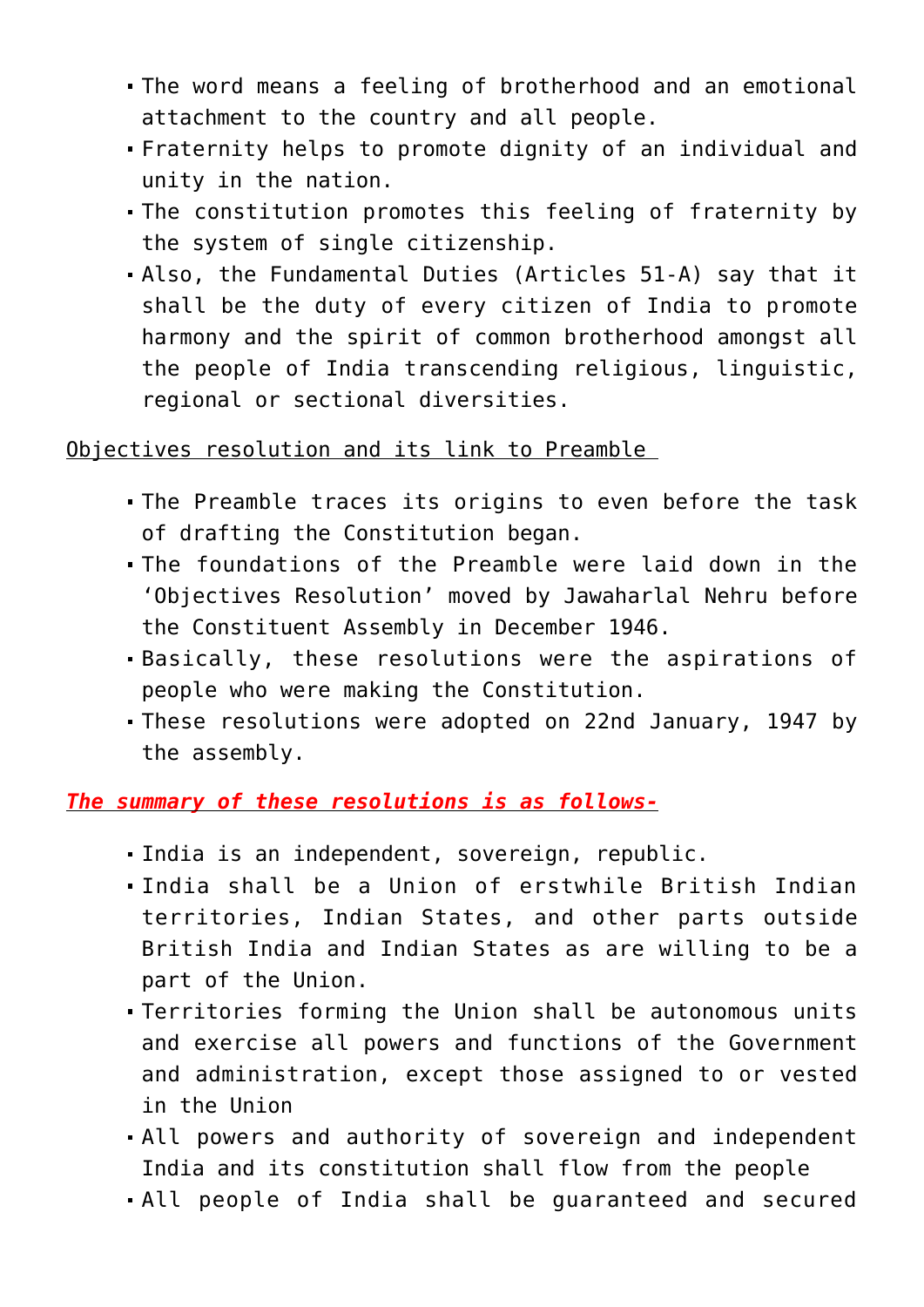social, economic and political justice; equality of status and opportunities and equality before law; and fundamental freedoms – of speech, expression, belief, faith, worship, vocation, association and action – subject to law and public morality.

- The minorities, backward and tribal areas, depressed and other backward classes shall be provided adequate safeguards.
- The territorial integrity of the Republic and its sovereign rights on land, sea and air shall be maintained according to justice and law of civilized nation.
- The land would make full and willing contribution to the promotion of world peace and welfare of mankind.
- The Indian Preamble is based upon these resolutions, which can easily be seen in the preamble.
- There were many discussions about what should be included in the Preamble and what should not be.
- But same as everything, the baseline to decide was these resolutions, which were introduced in the very first session.
- The ideals embodied in the objectives Resolution are reflected in the preamble to the constitution

SC views on the Position of the Preamble

The Supreme Court has deliberated on several controversial questions on the Preamble.

#### *Q1: Is Preamble part of Indian Constitution?*

In the **Berubari Union case (1960)**,

- The Supreme Court specifically opined that Preamble is not a part of the Constitution.
- The Supreme Court said that the Preamble shows the general purposes behind the several provisions in the Constitution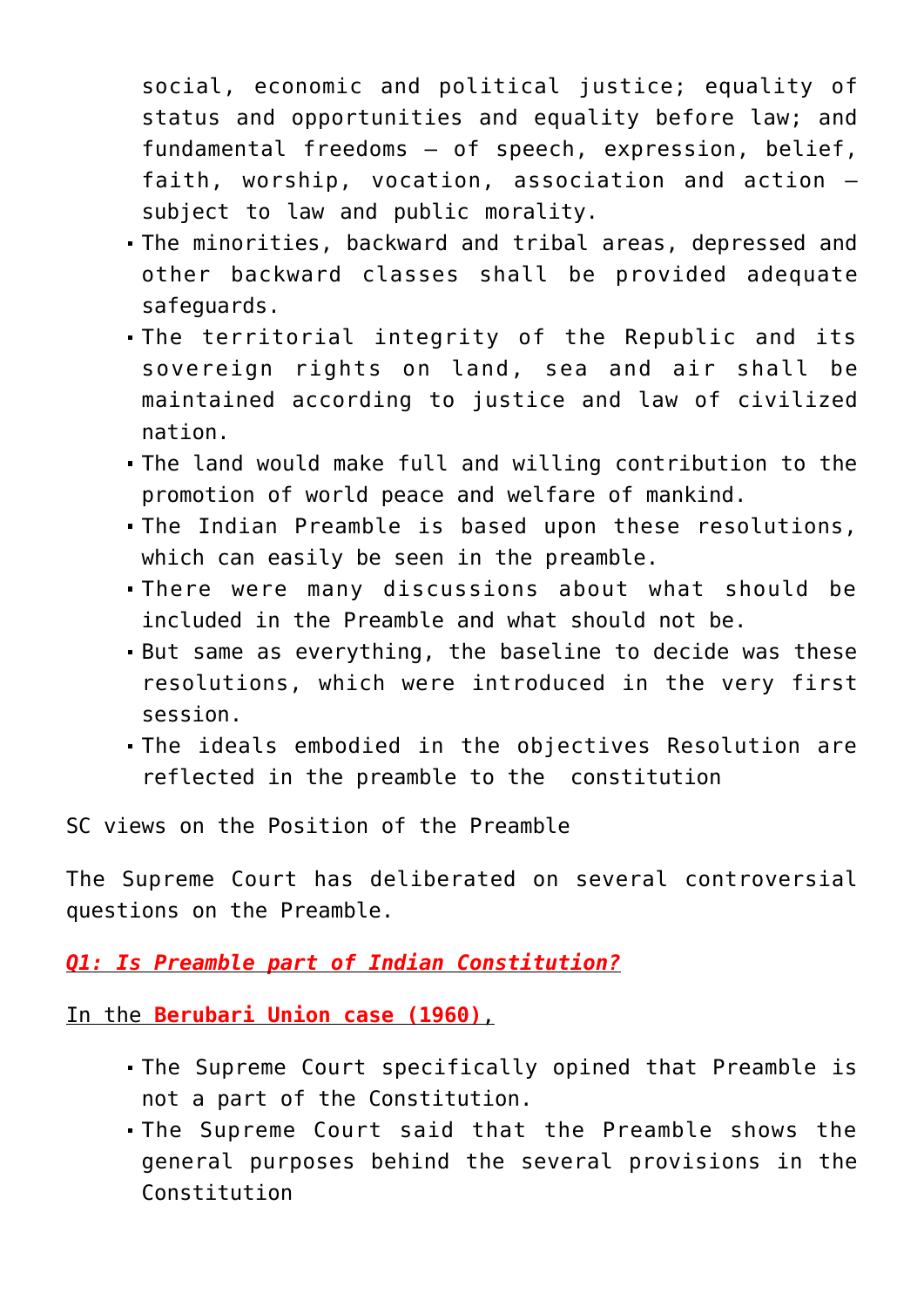- Thus, it is a key to the minds of the makers of the Constitution.
- When the terms used in any article are ambiguous or carry more than one meaning, some assistance at interpretation may be taken from the objectives enshrined in the Preamble.

# **In the Kesavananda Bharati case (1973),**

- the Supreme Court rejected the earlier opinion and held that Preamble is a part of the
- Constitution.
- It observed that the Preamble is of extreme importance
- The Constitution should be read and interpreted in the light of the grand and noble vision expressed in the Preamble, it said.
- This opinion was further clarified by the SC in LIC of India case (1995)

#### *Important note:*

Though preamble is part of the constitution

- It is a neither a source of power to legislature nor a prohibition upon the powers of legislature
- It is a non-justiciable, i.e. , its provisions are not enforceable in any courts of law

*Q2: Can Parliament amend the Preamble?*

- The question about amending the Preamble under Article 368 by the Parliament arose in the Kesavananda Bharati case (1973)
- It was argued that the Preamble cannot be amended because it was not part of the constitution as held in the Berubari Union case.
- The Supreme Court, however, corrected its earlier stance and held that the Preamble is a part of the Constitution.